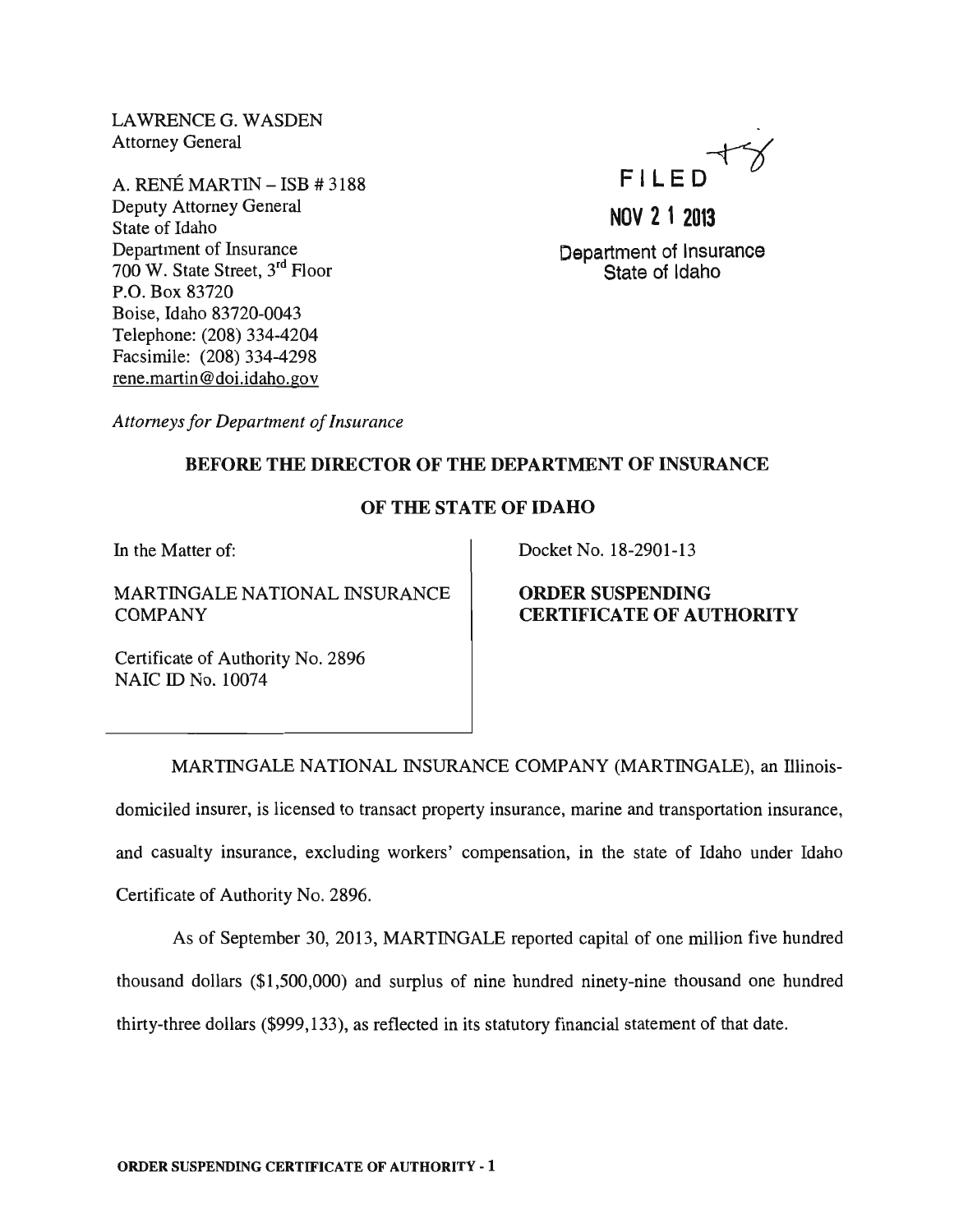The Director of the Idaho Department of Insurance (Director), having reviewed the foregoing and the requirements of Idaho Code  $\S$  41-313(1) and 41-326(1)(b), and good cause appearing therefor,

THE DIRECTOR HEREBY FINDS that MARTINGALE does not meet the requirements for maintaining surplus set forth at Idaho Code  $\S$  41-313(1), and thus does not meet the requirements for holding a certificate of authority in the state of Idaho.

NOW, THEREFORE, IT IS HEREBY ORDERED, pursuant to Idaho Code § 41- 326(1)(b), that Certificate of Authority No. 2896 issued to MARTINGALE be SUSPENDED, effective immediately, for a period of one (1) year from the date of this order. The Director may terminate the suspension sooner if the cause for said suspension is corrected and MARTINGALE is otherwise in compliance with title 41, Idaho Code.

IT IS FURTHER ORDERED that MARTINGALE shall comply with the requirements of Idaho Code § 41-329, including § 41-329(2), which states: "During the suspension period the insurer shall not solicit or write any new business in this state, but shall file its annual statement, pay fees, licenses, and taxes as required under this code, and may service its business already in force in this state, as if the certificate of authority had continued in force."

IT IS FURTHER ORDERED, pursuant to Idaho Code § 41-330(1), that, within four (4) days after notice of this suspension is provided, MARTINGALE shall notify, by any available means, every person authorized to write business in the state of Idaho by said insurance company, to immediately cease to write any further insurance business for MARTINGALE in Idaho.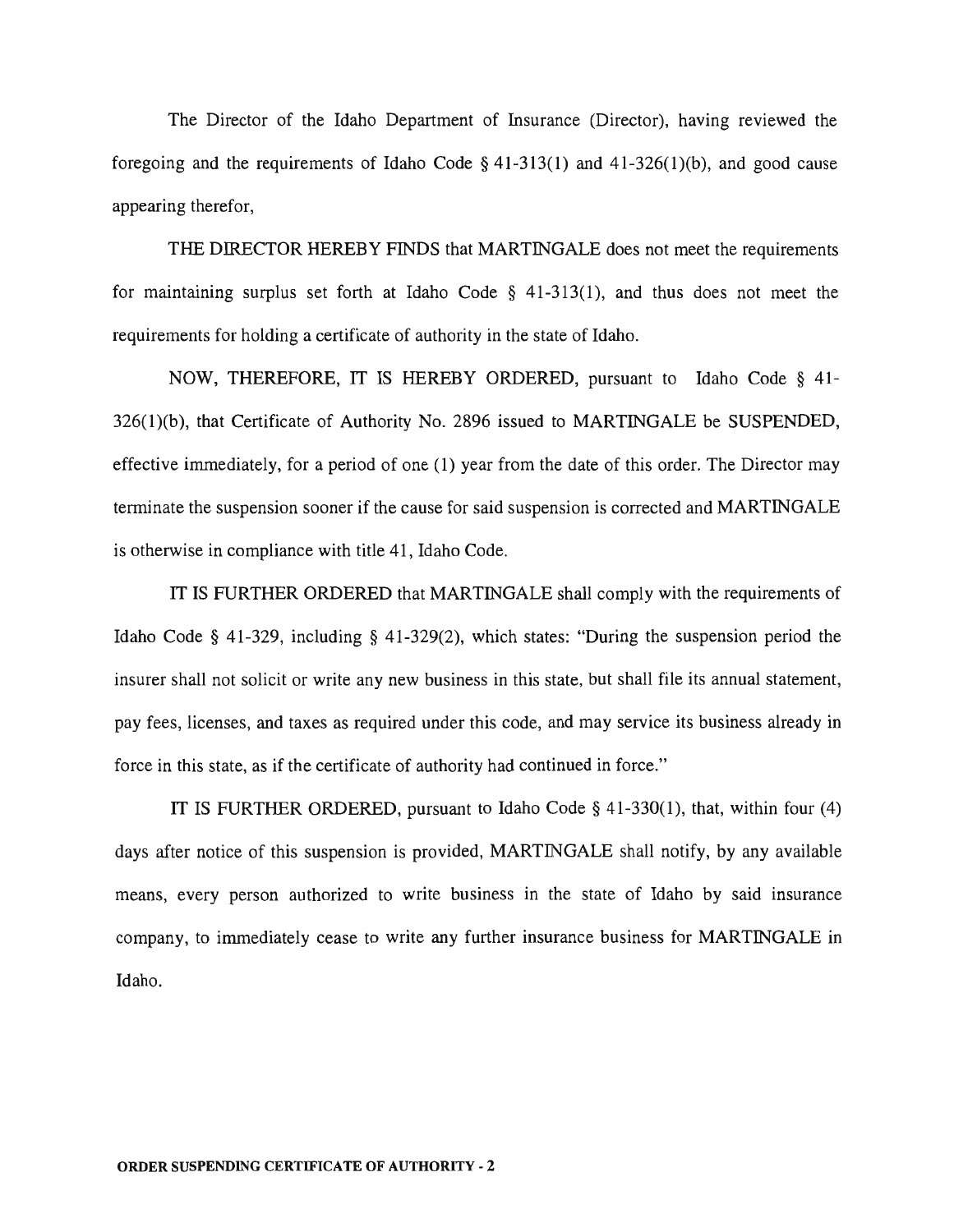IT IS FURTHER ORDERED that MARTINGALE shall promptly return Certificate of Authority No. 2896 to the Idaho Department of Insurance, as required by Idaho Code § 41- 323(2).

DATED this **2**<sup>2</sup>**1** day of November, 2013.

STATE OF IDAHO DEPARTMENT OF INSURANCE

lans feal Director

#### **NOTIFICATION OF RIGHTS**

This is a final order of the Director. Any party may file a motion for reconsideration of this final order within fourteen (14) days of the service date of this order. The agency will dispose of the petition for reconsideration within twenty-one (21) days of its receipt, or the petition will be considered denied by operation of law. *See* Idaho Code § 67-5246(4).

Pursuant to Idaho Code §§ 67-5270 and 67-5272, any party aggrieved by this final order or orders previously issued in this case may appeal this final order and all previously issued orders in this case to district court by filing a petition in the district court of the county in which:

- i. A hearing was held,
- ii. The final agency action was taken,
- iii. The party seeking review of the order resides, or operates its principal place of business in Idaho, or
- iv. The real property or personal property that was the subject of the agency action is located.

An appeal must be filed within twenty-eight (28) days of (a) the service date of this final order, (b) an order denying petition for reconsideration, or (c) the failure within twenty-one (21)